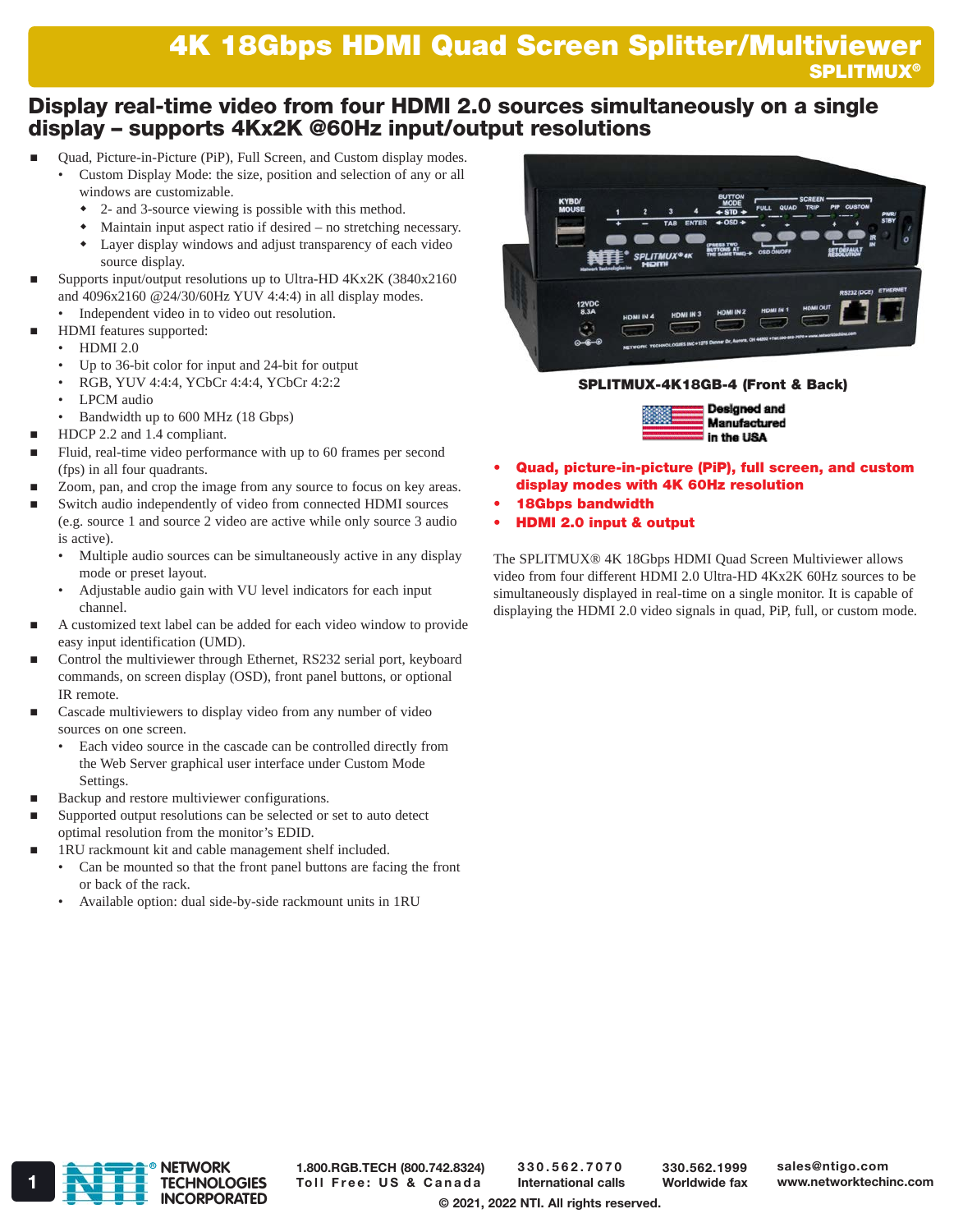## Display real-time video from four HDMI 2.0 sources simultaneously on a single display – supports 4Kx2K @60Hz input/output resolutions

## **Specifications**

## Video Input

- Four female HDMI connectors.
- Compatible with computers and UHD video sources (satellite receivers, Blu-Ray players, etc) with HDMI video.
- Supports video input resolutions up to Ultra-HD 4Kx2K (3840x2160 and 4096x2160 @24/30/60Hz YUV 4:4:4).
- HDCP 2.2/1.4 compliant.

## Video Output

- One female HDMI connector.
- Supports output resolutions up to Ultra-HD 4Kx2K (3840x2160 and 4096x2160 @24/30/60Hz YUV 4:4:4) in all display modes.
- HDMI-embedded audio switching (four-channel stereo mixing).
- Supports HDCP 2.2
- Latency:
	- 50mS at 60Hz
	- 60mS at 50Hz
	- 100mS at 30Hz
	- 120mS at 25Hz
	- 125mS at 24Hz

### Protocols

- HTTP, HTTPS
- TCP/IP, DHCP, UDP, ARP
- IPV4
- Supports HTTP REST API to configure SPLITMUX-4K18GB-4 with response in JSON format.

#### Power

- Input: 100 to 240 VAC at 50 or 60Hz via country-specific AC adapter.
- Output: 12V, 8.3A
- Power consumption: 35W

### MTBF

70,102 hours

## Regulatory Approval

R

- CE, RoHS.
- TAA compliant

### Configuration and Cable Illustration

## **Dimensions**

- WxDxH:
	- Without supplied rackmount kit: 7.85x6.96x1.75 in (199x177x44 mm)
		- With supplied rackmount kit: 19x6.96x1.75 in (483x177x44 mm) Can be mounted so that the front panel buttons are facing the
		- front or back of the rack.
- Includes cable management tray.
	- Adds 3" to the depth.
- Dimensions are the same for SPLITMUX-4K18GB-4-2R, which features two units mounted side-by-side in 1RU.

### Environmental

- Operating temperature: 32°F to 113°F (0°C to 45°C).
- Storage temperature: -22°F to 140°F (-30°C to 60°C).
- Operating and storage relative humidity: 5 to 90% non-condensing RH.

#### Warranty

Two years

#### Cables

- Interface cables between the video sources/display and the multiviewer are required for proper operation.
	- Supports cable lengths to 15 feet for 4Kx2K resolutions and 50 feet for 1080p.
		- Longer cables can be used provided they have a built-in video equalizer (also known as "active HDMI cables").
- Use HD-xx-MM cable to connect an HDMI source or display.
- Use HD-ACT-xx-MM 4K HDMI Active Cables to connect an HDMI source or display up to 100 feet.
	- HD-ACT-20/25/30/40/50/60-MM supports resolutions to 4K@60Hz.
	- HD-ACT-75/100-MM supports resolutions to 4K@30Hz.
- Use DP-HD-xx-MM cables to connect a DisplayPort source up to 15 feet away from the switch.
	- Supports resolutions up to  $4k@30hz 4:4:4$  and  $4K@60Hz 4:2:0$ .
- Cables not included.

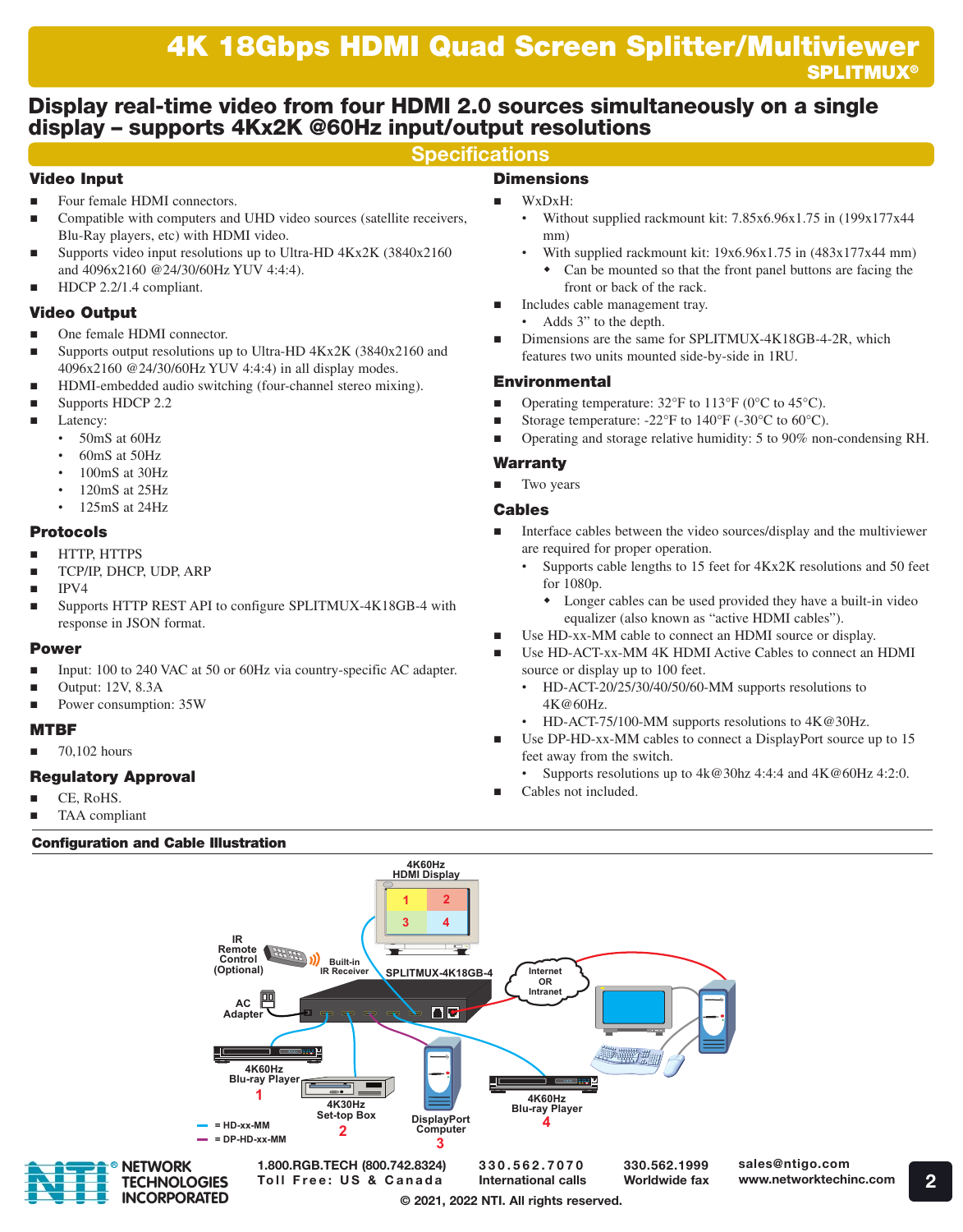## Display real-time video from four HDMI 2.0 sources simultaneously on a single display – supports 4Kx2K @60Hz input/output resolutions

## Display Modes

## Quad Mode

- $\blacksquare$  In quad mode, the screen is split into four fields of equal size each displaying the entire contents of four different video sources.
- Fluid, real-time video performance with up to 60 frames per second (fps) in all four quadrants.
- Borders can be set for each image input.

## Full Screen Mode

- In full screen mode, one of the four video sources is displayed in full screen size.
- Scan feature: cycle through four different sources at set intervals.

### Custom Mode

- In Custom mode, each video source is displayed in its own separate, detached window.
- Size, position and selection of the windows are customizable.
- Use web server graphical user interface to configure settings for each window.
- Zoom, pan, and crop the image from any source to focus on key areas.
- Presets of the window positioning can be saved.
- Borders can be set for each image input.
- Display optional Left/Right VU level indicators for each corresponding display window.
- Configure up to 10 preset layouts that can be switched live at any time.



**Quad Mode** 



Cascaded



**Custom Mode with Individually Configured Windows and Enabled Borders** 

# Picture in Picture (PIP) Mode

- In PIP mode, the full screen display of one of the four video sources is accompanied by one, two, or three small images (thumbnails also knows as "PiP windows") of the three other video sources on the right hand margin of the screen allowing simultaneous monitoring.
- Size, horizontal position, and selection of the PiP windows are customizable.
- Vertical position is customizable only in single PiP window mode.
- Scan mode: choose between Off, PiP Scan, or Active Scan.
	- PiP Scan: scans through the non-active channels in a single PiP window. The channel set as full screen does not change.
		- PiP scanning is not available in double or triple PiP window mode.
	- Active Scan: the full screen image and each of the three PiP windows alternate as active channels.
		- Scanning will be in the order of inputs manually selected for each of the PiP windows (PIP1, PIP2, and PIP3).
		- Available in single and triple PiP window modes.
- Borders can be set for each image input.
- Aspect ratio can be maintained for all PiP windows if desired.



**Full Screen Mode** 



**PiP Mode** 



**Dual Screen with Custom Mode** 

330.562.7070 International calls 330.562.1999 Worldwide fax sales@ntigo.com



1.800.RGB.TECH (800.742.8324)